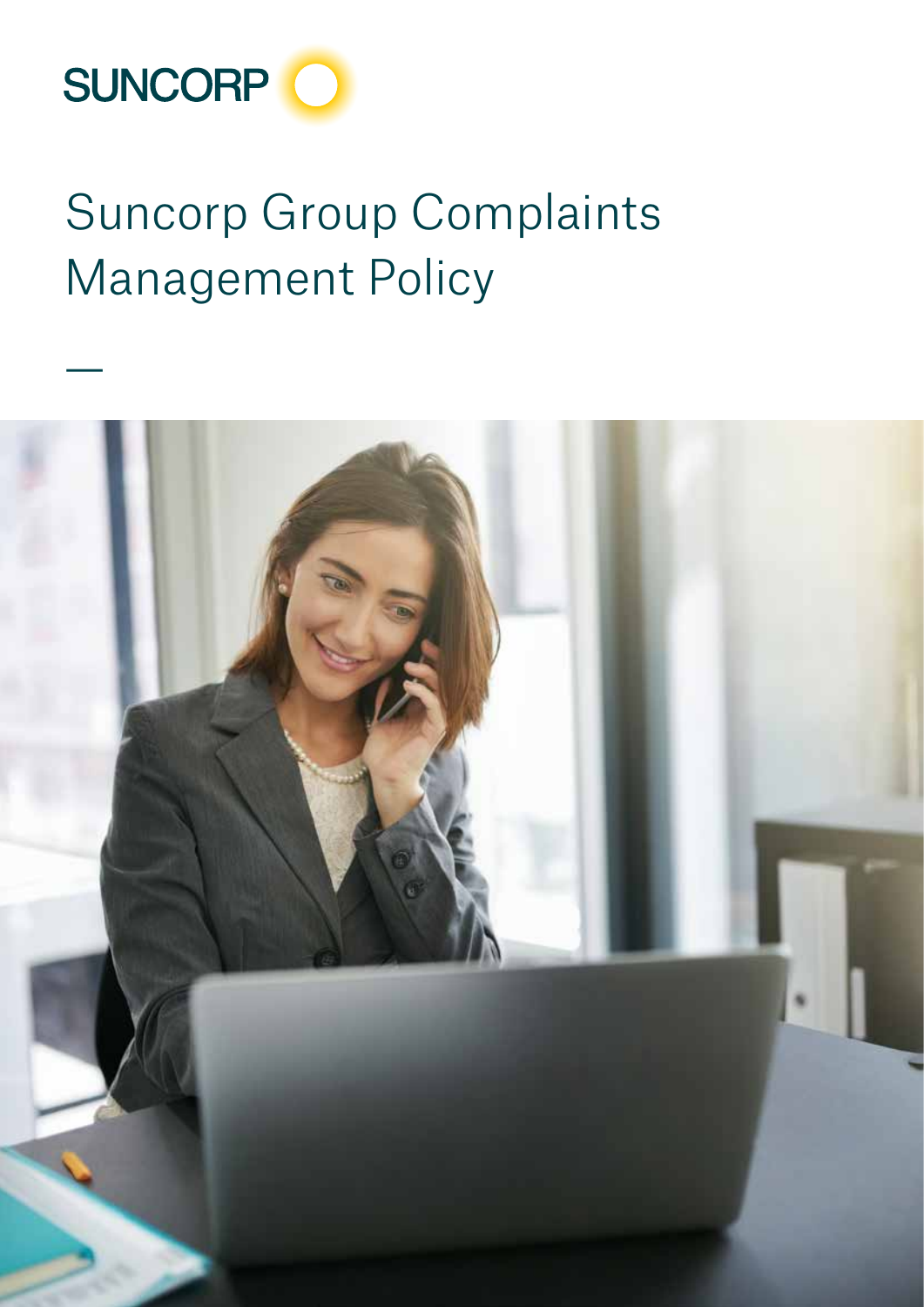## **Objective**

This Complaints Management Policy outlines the way Suncorp will manage any dissatisfaction you may have as a customer with Suncorp, whether it relates to Suncorp's products, services, staff or with the handling of a complaint.

Suncorp is committed to providing you with the best possible customer experience. If we don't meet your expectations in any way, we value your feedback on any issues concerning how we manage your relationship with us.

This Policy aims to provide you with the information you need to contact us with a complaint, what options are available to you if you need additional assistance to lodge a complaint and Suncorp's key steps for dealing with a complaint, including when you can expect to receive a response and options available to you if the complaint remains unresolved.

# Application

This Policy applies to Suncorp's brands and the group of companies that is owned by Suncorp Group Limited that are operated in Australia. To find a list of our brands/companies, please refer to our website at [Suncorpgroup.com.au/about/](http://www.suncorpgroup.com.au/about/brands) [brands.](http://www.suncorpgroup.com.au/about/brands) This Policy does not apply to State or Territory based compensation schemes, although we will manage complaints under these schemes in accordance with the Complaints Management Culture Principles. Specific guidance for scheme products and how to complain is available on the relevant Suncorp brand website.

## Complaints Management Culture Principles

Suncorp's Complaints Management Culture Principles guide our people and those who represent us on how we work together, make decisions, and meet your needs as a valued customer, including when we are managing complaints. You can find our Complaints Management Culture Principles at [suncorp.com.au/content/dam/suncorp/insurance/suncorp](https://www.suncorp.com.au/content/dam/suncorp/insurance/suncorp-insurance/documents/contact-us/culture-principles-flyer.pdf)[insurance/documents/contact-us/culture-principles-flyer.pdf](https://www.suncorp.com.au/content/dam/suncorp/insurance/suncorp-insurance/documents/contact-us/culture-principles-flyer.pdf).

## What you can expect from our Complaints

### Management Process

| We will provide clear and respectful communication and<br>use clear language in our communications with you.                                                                                                                                                               | We will work with you to explore options for resolving your<br>complaint.                                                                                                                                                                                 |
|----------------------------------------------------------------------------------------------------------------------------------------------------------------------------------------------------------------------------------------------------------------------------|-----------------------------------------------------------------------------------------------------------------------------------------------------------------------------------------------------------------------------------------------------------|
| We will provide information about our complaint handling<br>process, the timeframes that apply and the progress of<br>your complaint.                                                                                                                                      | We will provide a complaint resolution process that is free<br>of charge.                                                                                                                                                                                 |
| We will keep you up to date on the progress of your<br>complaint. Once we provide you with an outcome, if<br>you're still not satisfied, we will advise you where you can<br>go to discuss your concerns (for example, an applicable<br>external dispute resolution body). | We will attempt to resolve your complaint as quickly as<br>possible.                                                                                                                                                                                      |
| We will provide access to fair, timely and effective<br>complaints management.                                                                                                                                                                                             | We commit to using the complaints we receive to identify<br>ways we can improve the products and services we<br>provide. This includes analysing our customer complaints<br>to identify issues that can impact multiple customers<br>across our business. |
| Suncorp has a Group Customer Advocate, whose role is to listen to customers and recommend changes to systems,                                                                                                                                                              |                                                                                                                                                                                                                                                           |

Suncorp has a Group Customer Advocate, whose role is to listen to customers and recommend changes to systems,<br>procedures and capabilities to improve customer experience and service. The Group Customer Advocate also provide and guidance to our complaints team on complex or sensitive customer matters. If you have any feedback you would like to pass on to the Group Customer Advocate, please email [CustomerAdvocate@Suncorp.com.au](mailto:CustomerAdvocate%40Suncorp.com.au?subject=)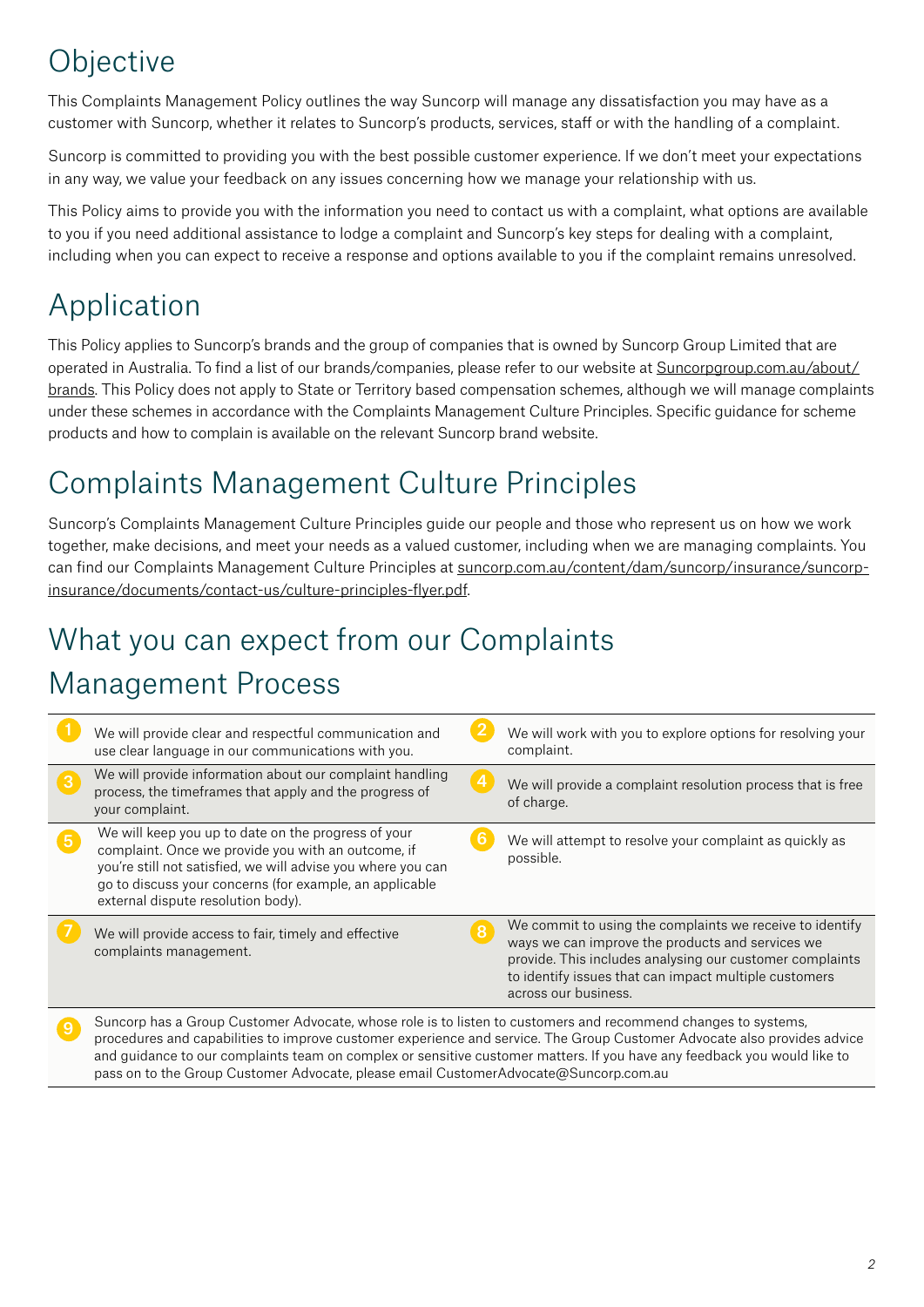### Complaints Management Process

#### How to lodge a complaint

If you experience a problem, are not satisfied with our products or services or a decision we have made, please let us know so that we can help. The simplest way to make a complaint or provide feedback is by:

|    |       | Email: customer.relations@suncorp.com.au        |         | In person: visit your nearest branch           |
|----|-------|-------------------------------------------------|---------|------------------------------------------------|
|    |       | $\sqrt{2}$ Phone: 1800 689 762                  | online: | forms available via each brand's               |
| 노막 | Mail: | IPC RE058<br>Reply Paid 1453, Brisbane Qld 4001 |         | individual websites by searching<br>complaints |
|    |       |                                                 |         |                                                |

#### Representatives

At times you may need extra support or want someone to lodge the complaint on your behalf, such as a financial counsellor, legal representative, family member or friend. Suncorp can liaise with your representative once you have provided appropriate authority for us to do so and we will not contact you directly unless:

— you request us to,

2

3

5

- we are concerned that your representative is not authorised to represent you, is acting in a misleading or deceptive manner or is not acting in your best interests, or
- we have received different contact details from the Australian Financial Complaints Authority (AFCA) in relation to a complaint lodged with them on your behalf.

#### Key steps in the complaint process

Our process for General Insurance, Banking, Wealth and Superannuation related complaints consists of the following key steps:

- When contacting us with a complaint, it will help us to address your concerns if you can provide us with: — Your name and preferred contact details.
- Details about your complaint, including the product or service it relates to and how we didn't meet your expectations.
- What outcome you would like to achieve when working with us to resolve your dissatisfaction.
- Anything else you think is relevant for us to consider when reviewing your concerns.
- In most circumstances, your complaint will be acknowledged either verbally or in writing, within 1 business day and we will aim to resolve it within 5 business days.

We will take reasonable steps to investigate your complaint, including an assessment of the circumstances you have described and obtaining additional information if it is required. This may mean an outcome can take a little longer to provide to you. Where this occurs, you will be provided with the name of a Customer Relations Specialist who will be your point of contact until your complaint is resolved, who will provide regular updates and can answer any questions you have about the complaints process.

Depending on the circumstances of your complaint you will be provided with an outcome either verbally or in writing. We will provide you with a written outcome in the following instances:

- If your complaint takes longer than 5 business days to resolve.
- If you request a written response.
- If your complaint is about financial hardship.
- If your complaint is about a declined insurance claim or about the value of an insurance claim.
- If your complaint is about a decision of a superannuation trustee.
- If your complaint outcome is not resolved to your satisfaction.

Where a written outcome is required, we will aim to provide it as quickly as possible and within the relevant time frame referred to in the table below. If we need more time to investigate and resolve your complaint, we will explain why, the expected revised timeframe and provide you with AFCA's contact details. If we cannot resolve your complaint to your satisfaction, we will provide you with the reason and the information we relied on to reach our decision.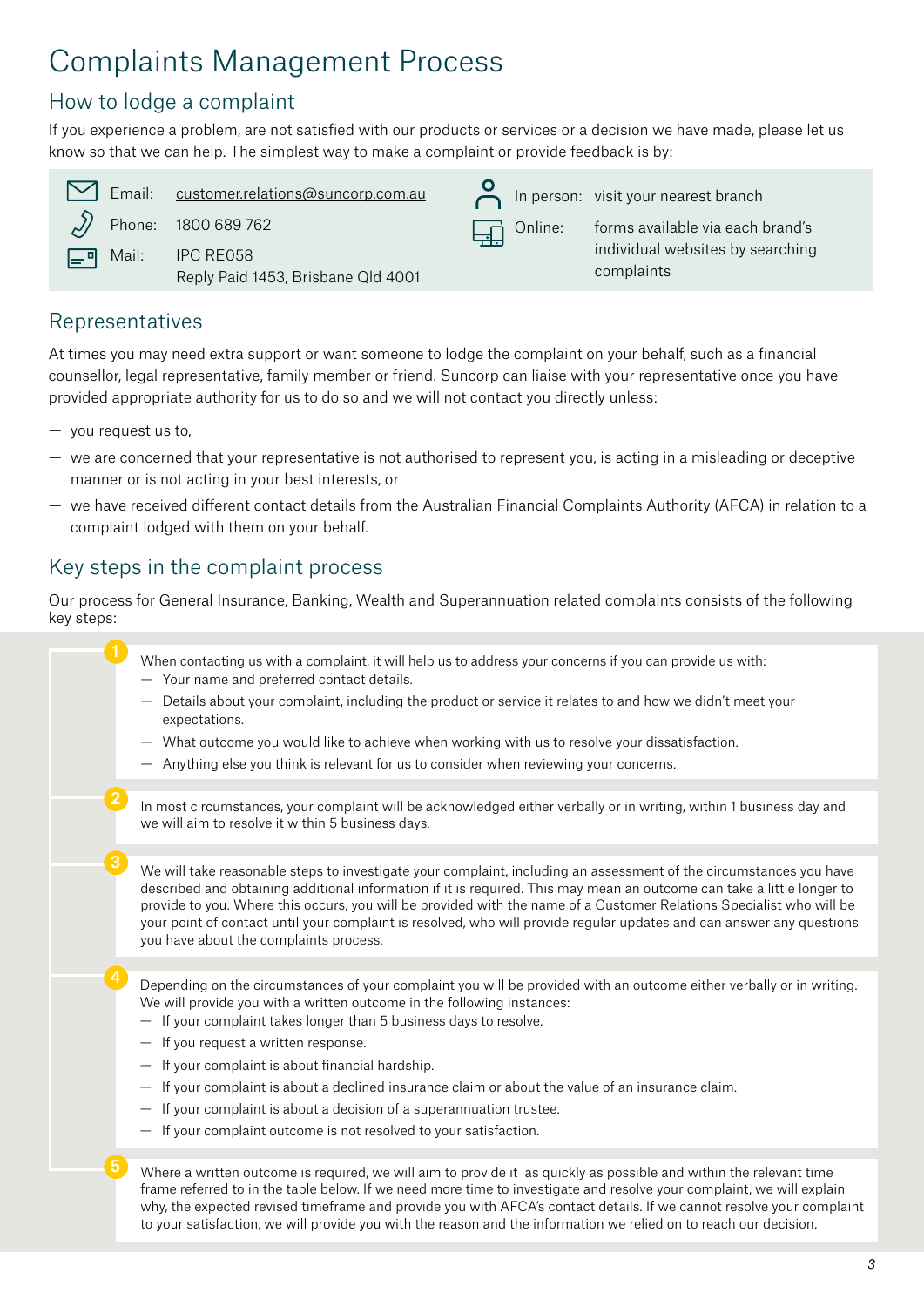| <b>Complaint Type</b>                                          | Timeframe to provide a written outcome                                                                                                                                                                                        |
|----------------------------------------------------------------|-------------------------------------------------------------------------------------------------------------------------------------------------------------------------------------------------------------------------------|
| Standard Complaints - all standard General Insurance and Bank  | Maximum of 30 days from the date that you notify us of your                                                                                                                                                                   |
| related complaints                                             | complaint                                                                                                                                                                                                                     |
| Credit-related complaints, complaints about financial hardship | Maximum of 21 days from the date that you notify us of your                                                                                                                                                                   |
| and debt collection                                            | complaint                                                                                                                                                                                                                     |
| <b>Superannuation Complaints</b>                               | Maximum of 45 days from the date that you notify us of your<br>traditional or superannuation trustee complaint and 90 days<br>after the expiry of the 28-day period for objecting to a proposed<br>death benefit distribution |

#### Seek review by an external service

#### Australian Financial Complaints Authority (AFCA)

We expect our procedures will deal fairly and promptly with your complaint. However, if you remain dissatisfied, you may be able to access the services of the Australian Financial Complaints Authority (AFCA). AFCA provides fair and independent financial services complaint resolution that is free to consumers and small businesses. Any determination AFCA makes is binding on us, provided you also accept the determination. You do not have to accept their determination and you have the option of seeking remedies elsewhere. AFCA has authority to hear certain complaints. Contact AFCA to confirm if they can assist you at:

> Australian Financial Complaints Authority -GPO Box 3, Melbourne, VIC, 3001



www.afca.org.au

info@afca.org.au

1800 931 678 (free call)

#### The Office of the Australian Information Commissioner (OAIC)

Alternatively, privacy complaints can be made in writing to:

| <u>tip</u> | www.oaic.gov.au<br>(online complaint form available) | 赠 | Fax: 02 9284 9666                                                                       |
|------------|------------------------------------------------------|---|-----------------------------------------------------------------------------------------|
|            | enquiries@oaic.gov.au<br>1300 363 992                |   | Office of the Australian Information<br>Commissioner<br>GPO Box 5218, Sydney, NSW, 2001 |

#### Extra support is available

We want you to be able to make a complaint as easily as possible. If you require further assistance with making a complaint or understanding our complaints process, we have extra support available for customers. For more information please refer to our websites at:

- Insurance Customers: [suncorp.com.au/insurance/difficult-circumstances](https://www.suncorp.com.au/insurance/difficult-circumstances.html); and
- Banking and Wealth Customers: [suncorp.com.au/banking/help-support/financial-difficulty/additional-resources](https://www.suncorp.com.au/banking/help-support/financial-difficulty/additional-resources.html).